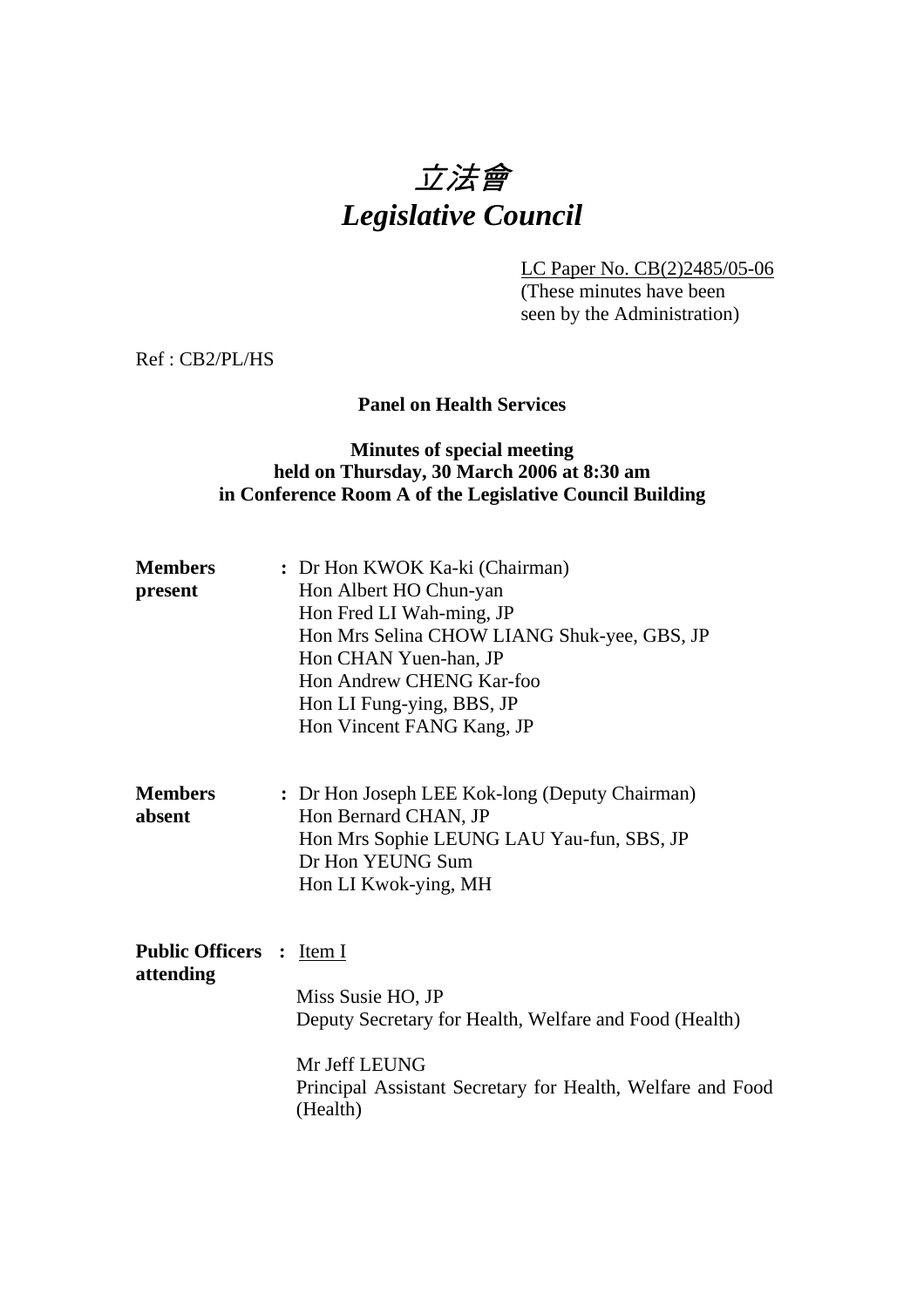|                                     | Dr LEUNG Ting-hung, JP<br>Deputy Director of Health<br>Dr WONG Man-ha, Monica<br>Principal Medical & Health Officer<br>Department of Health                                                                                                                                                                                                                                                                                                                                                                                                    |
|-------------------------------------|------------------------------------------------------------------------------------------------------------------------------------------------------------------------------------------------------------------------------------------------------------------------------------------------------------------------------------------------------------------------------------------------------------------------------------------------------------------------------------------------------------------------------------------------|
| <b>Deputations</b><br>by invitation | $:$ Item I<br>The Medical Council of Hong Kong<br>Professor Felice LIEH-MAK, CBE, JP<br>Chairman<br>The Hong Kong Medical Association<br>Dr CHOI Kin<br>President<br>Dr LAM Tzit-yuen<br><b>Council Member</b><br>Dr TSE Hung-hing<br><b>Council Member</b><br>Dr CHAN Yee-shing<br><b>Council Member</b><br><b>Hong Kong Doctors Union</b><br>Dr YEUNG Chiu-fat<br>President<br>Dr LEE Chok-huen, Alex<br>Council Member<br>Dr CHEUNG Wan-kit<br>Council Member<br><b>Action Group on Medical Policy</b><br>Dr SHIH Tai-cho<br>Representative |
|                                     |                                                                                                                                                                                                                                                                                                                                                                                                                                                                                                                                                |

- 2 -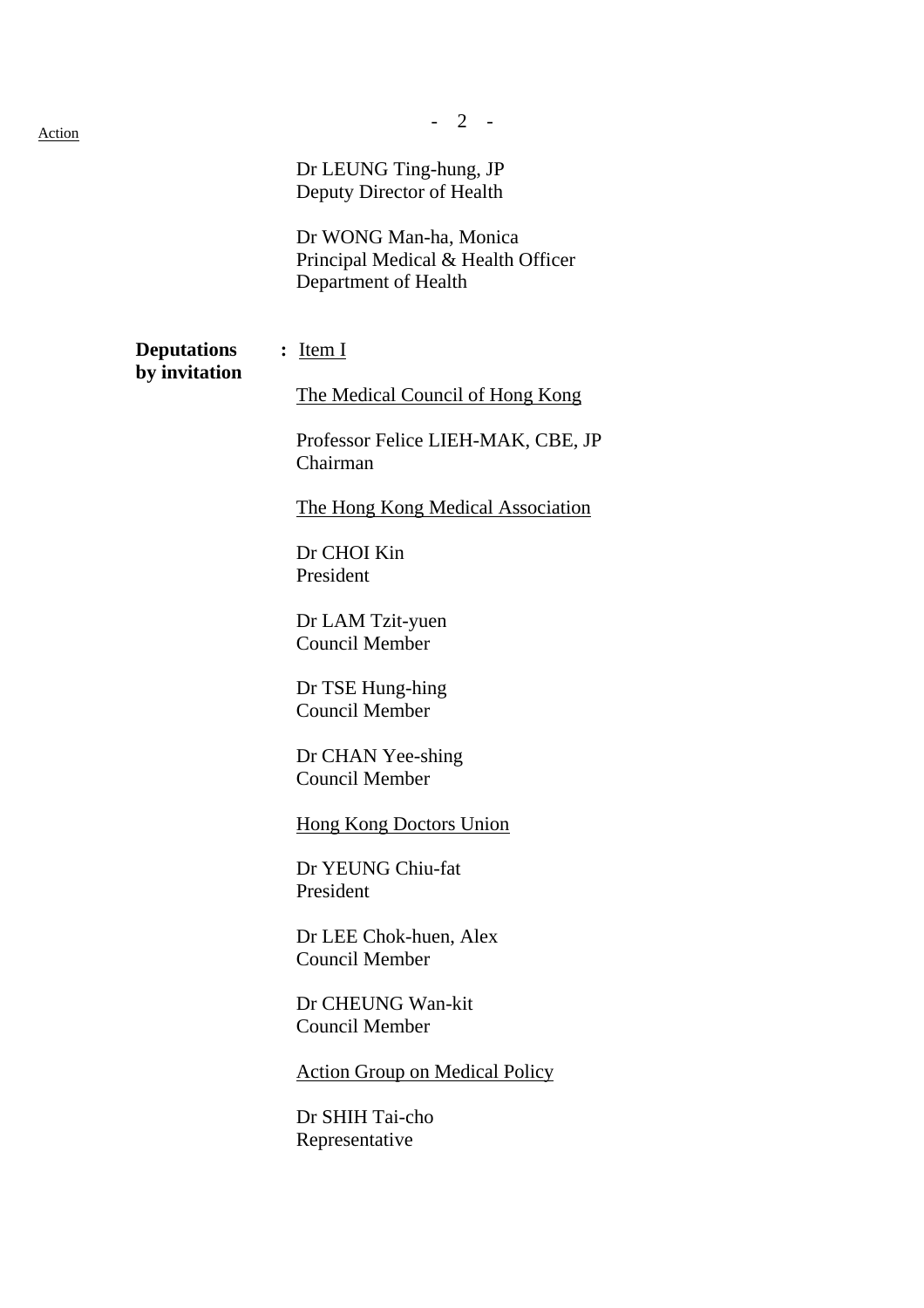# Practising Estate Doctors' Association

Dr Paul SIU Che-hung

The Association of Licentiates of Medical Council of Hong Kong

Dr LI Sum-wo President

Hong Kong Dental Association

Dr Vincent LEUNG Fun-shing President

Dr YAP Tuan-gee

Quality Healthcare Medical Services Ltd

Dr Lincoln Chee Managing Director

Consumer Council

Ms Connie LAU Yin-hing Acting Chief Executive

Ms Rosa WONG Wan-ming Head, Research & Trade Practices Division

Society for Community Organization

Mr PANG Hung-cheong Patients' Rights Advocate

- **Clerk in :** Ms Doris CHAN **attendance** Chief Council Secretary (2) 4
- **Staff in : Miss Mary SO attendance** Senior Council Secretary (2) 8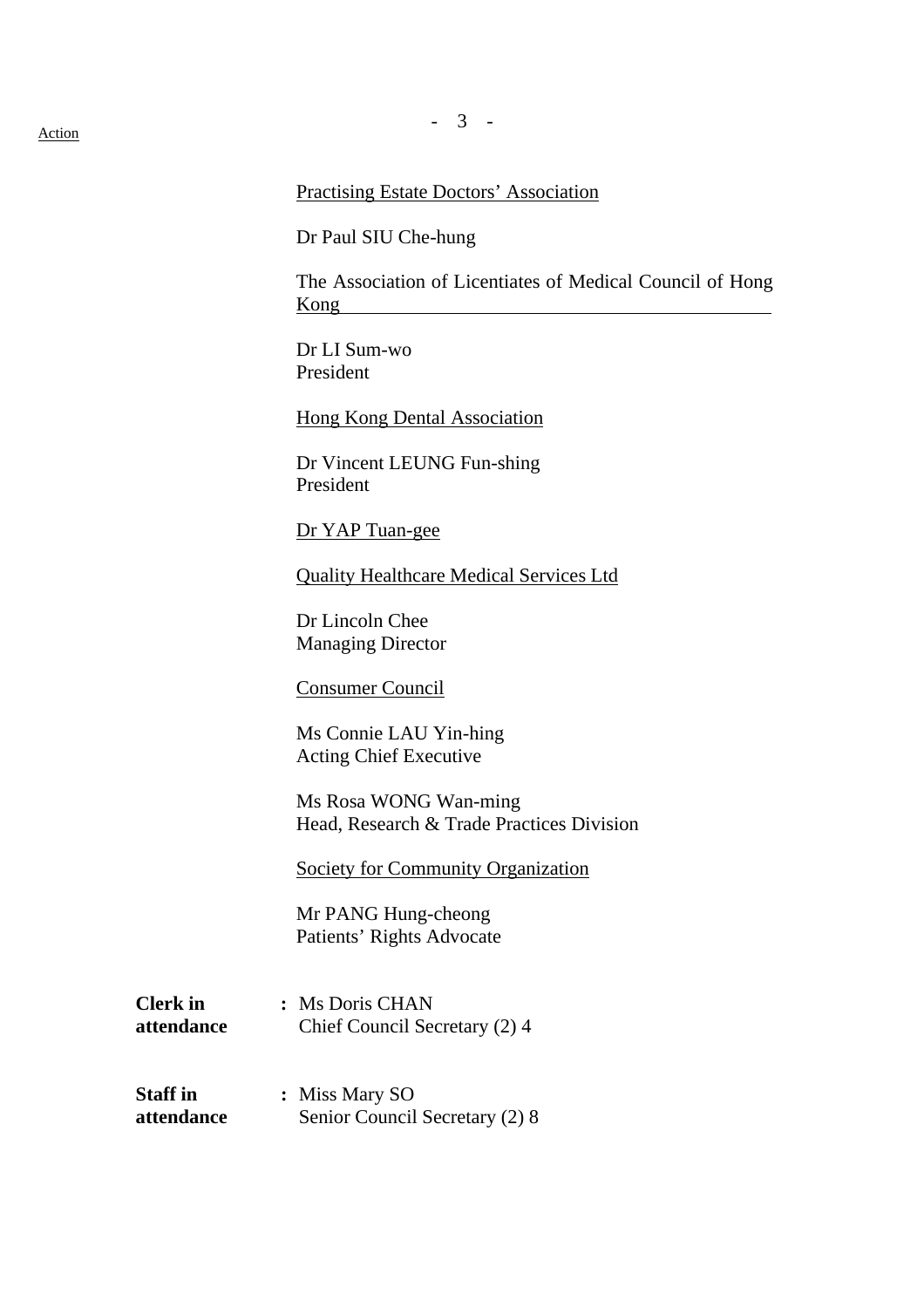## - 4 -

**I. Further discussion on regulation of health maintenance organisations**  (LC Paper Nos. CB(2)1026/05-06(05), CB(2)1123/05-06(02),  $CB(2)1344/05-06(01)$  to  $(02)$ ,  $CB(2)1530/05-06(01)$  to  $(09)$ , CB(2)1562/05-06(01) and CB(2)1576/05-06(01))

At the invitation of the Chairman, Deputy Secretary for Health, Welfare and Food (Health) (DSHWF(H)) introduced the Administration's paper (LC Paper No. CB(2)1530/05-06(01)) outlining the regulation of health maintenance organisations (HMOs) in the United Kingdom, Singapore, Canada (Ontario), Australia (New South Wales) and the United States. DSHWF(H) pointed out that while US had an elaborate regulatory system specific to HMOs owing to its unique healthcare system, the United Kingdom, Canada (Ontario), Singapore and Australia (New South Wales) did not have regulatory regimes specifically targeting at HMOs. DSHWF(H) then briefed members, with the aid of a power point, on the definition of HMOs and the two types of relationships, namely, doctor-patient relationship and business administration relationship, in the provision of health care services. DSHWF(H) said that doctor-patient relationship was regulated by the Medical Council of Hong Kong (HKMC) and that this regulatory regime protected public health. DSHWF(H) further said that business administration relationship existed regardless of the mode of operation and was not unique to HMOs.

### *Deputations' views*

2. The Chairman then invited deputations to give their views on the regulation of HMOs in Hong Kong, details of which were set out in their respective submissions -

- (a) HKMC (LC Paper No.  $CB(2)1344/05-06(01)$ );
- (b) Action Group on Medical Policy (LC Paper No. CB(2)1530/05-06(02));
- (c) Hong Kong Medical Association (HKMA) (LC Paper No. CB(2)1571/05-06 (01));
- (d) Hong Kong Doctors Union (LC Paper No. CB(2)1530/05-06(03));
- (e) Practising Estate Doctors' Association Limited (LC Paper No. CB(2)1530/05-06(04));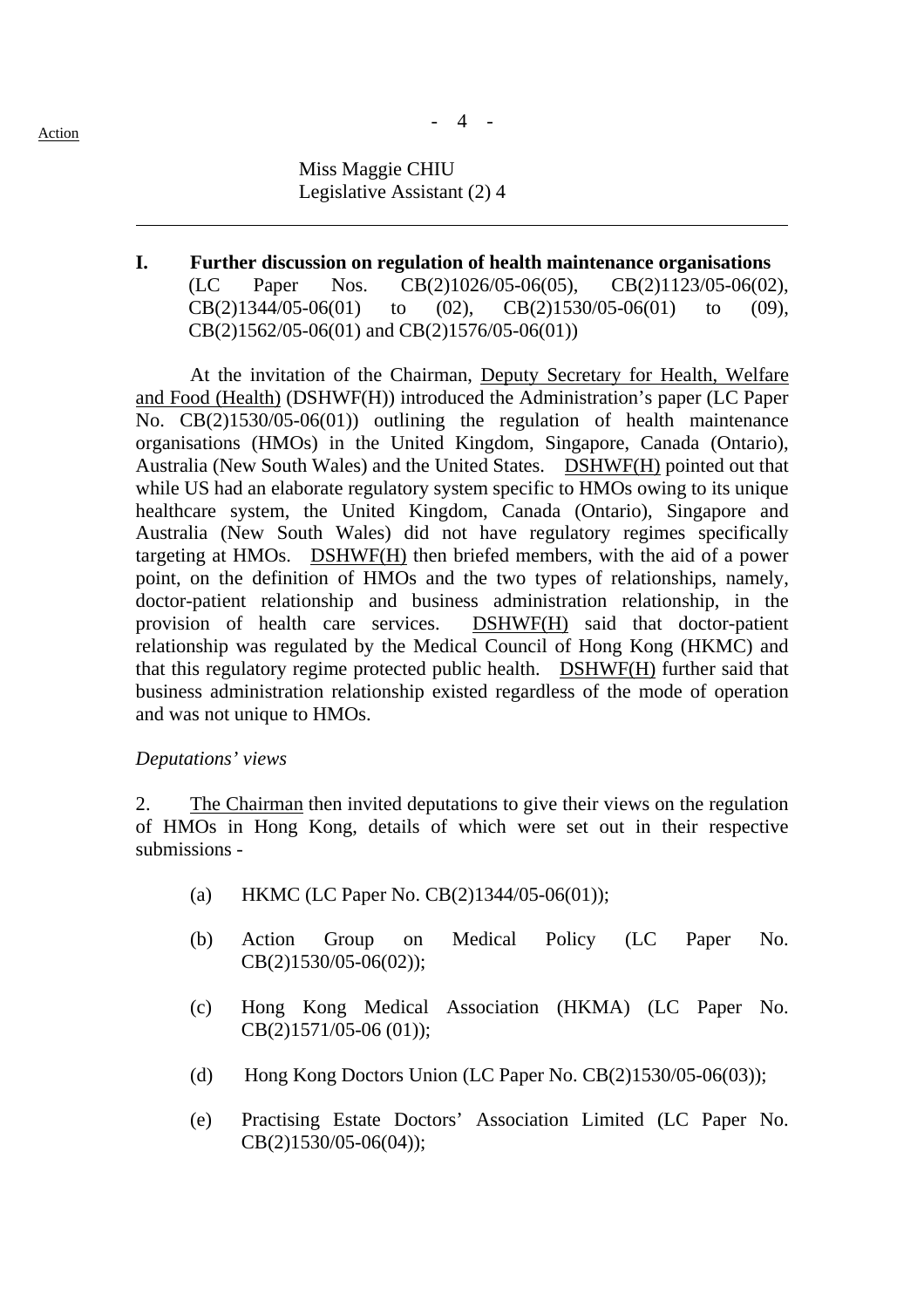- (f) Hong Kong Dental Association (LC Paper No. CB(2)1530/05-06(06));
- (g) Quality Healthcare Medical Services Limited (LC Paper No. CB(2)1562/05-06(01));
- (h) Consumer Council (LC Paper No. CB(2)1530/05-06(08); and
- (i) Society for Community Organization (LC Paper No. CB(2)1123/05-06(02)).

3. Dr LI Sum-wo of the Association of Licentiates Council of Hong Kong urged the Administration to expeditiously enact legislation to regulate profit-making HMOs to safeguard patients' interests and prevent employee doctors from saving costs and generating the most profits for their employers at the expense of compromising their professional judgement.

## *Discussion*

4. Ms LI Fung-ying asked the Administration why it still considered not necessary to regulate HMOs when people's lives were at stake, and when other commercial operations, such as travel and estate agencies, were already regulated by law.

5. DSHWF(H) responded that the Administration considered that the provision of medical services, through any organisations or business operators, was primarily a professional relationship between medical practitioners and their patients. Hence, the mainstay of regulation should be on regulating the professional practice of individual doctors. Nevertheless, the Administration was open-minded on regulating the business operation of HMOs. Action would be taken to examine how this should be taken forward.

6. Mrs Selina CHOW was of the view that in regulating HMOs, say, through a licensing scheme as proposed by the Consumer Council, due regard should be given to not making the provisions overly stringent. The provisions should be enforceable, easily understood by the trade and provide a level playing field for HMOs and medical practitioners in solo practice.

7. Dr CHOI Kin of HKMA remarked that the fact that HMOs were currently not regulated was exactly why the playing field for medical practitioners was not level. Dr CHOI pointed out that contrary to medical practitioners in solo practice, HMOs could advertise their medical services and their practice was not subject to regulation by HKMC. Dr CHOI urged the Administration not to dither on issues,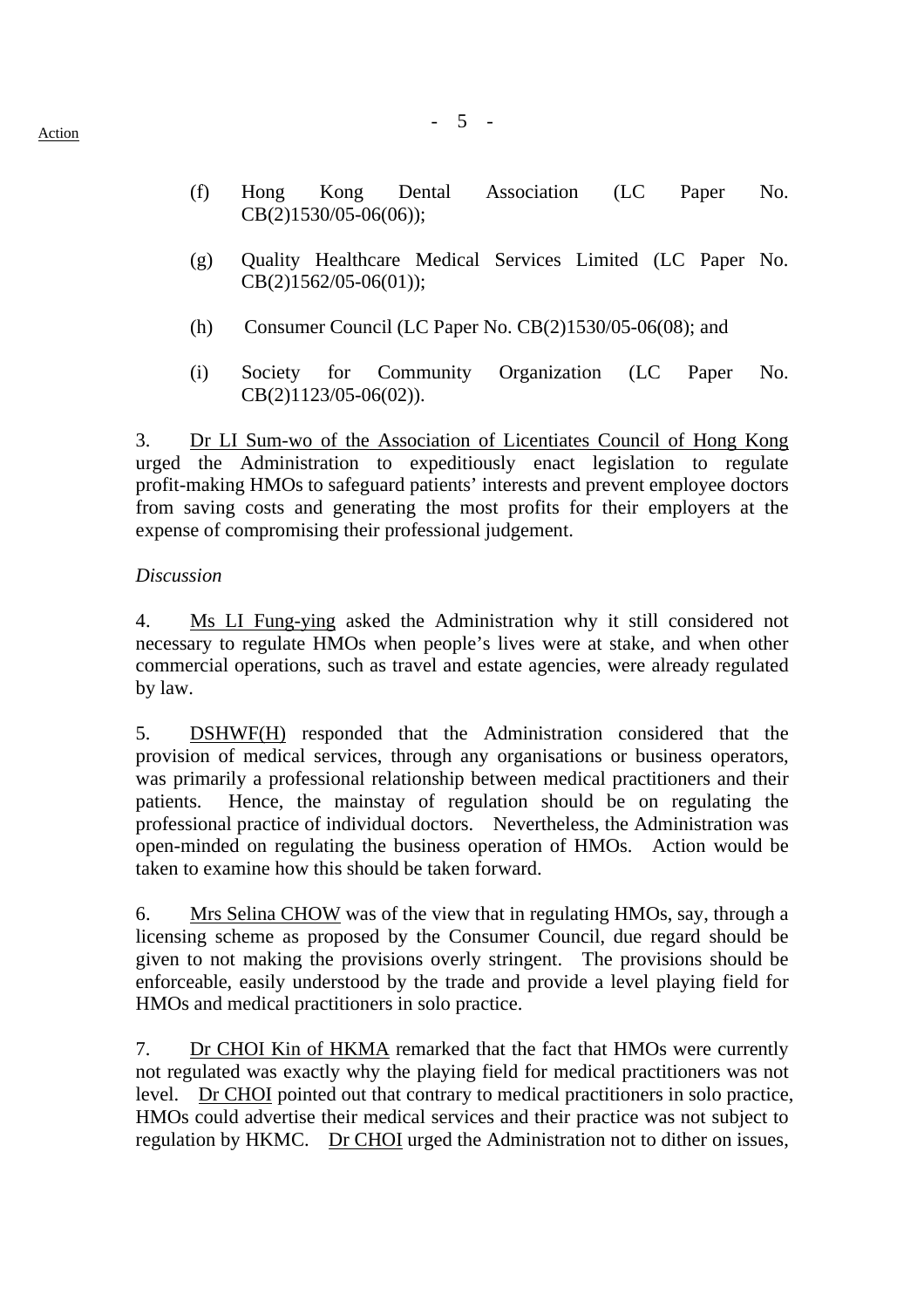such as the definition of HMOs, and expeditiously examine the introduction of a licensing scheme to regulate HMOs and stamp out the selling of medical discount cards which was invariably connected with HMOs. Dr CHOI said that the regulation of HMOs was long overdue, as the HKMA had raised the need to regulate HMOs to safeguard patients' interests with the Director of Health some 10 years ago.

8. Mr Andrew CHENG said that the need to regulate HMOs was imminent. The Administration should expeditiously consult, apart from the trade, other stakeholders, such as the medical and patients' groups, to come up with a view on the scope of the regulation.

9. DSHWF(H) responded that the Administration would ensure that the trade and other stakeholders would be consulted in the development process on the regulation of HMOs. DSHWF(H) however advised that it would not be possible for the Administration to complete the consultation exercise within two to three months' time because of complexity of the issue.

10. The Chairman said that the HKMA had raised the need to regulate HMOs to safeguard patients' interests first in 1998 and again in 2005 with the Secretary for Health, Welfare and Food (SHWF) but to no avail. The Chairman urged the Administration not to evade the urgency of the matter by arguing which types of managed care organisations were HMOs, as the definitions of HMOs were varied in different places. In his view, all medical practices should be regulated regardless of whether they were incorporated or otherwise. The Chairman further said that he could not see the hesitation for regulating HMOs, as the HKMC had indicated that it was willing and had the capacity to regulate HMOs if given the legal backing to do so. The Chairman suggested writing to SHWF requesting him to provide a written response to the Panel in three months' time on the measures which the Administration intended to take to regulate HMOs. Members agreed. Members further agreed that SHWF should come before members to answer questions on the matter at a future meeting.

11. Ms LI Fung-ying said that SHWF's reply should provide how it intended to take the regulation of HMOs forward and the implementation timetable. In the meantime, Ms LI urged the Administration to take actions to address the problems of HMOs making using of the existing legal vacuum to purchase unregistered drugs and shifting the legal liability on their employee doctors when caught for dispensing such drugs to their clients and hiring unregistered doctors to provide medical services during night time.

12. Mr Albert HO said that merely relying on the HKMC to ensure the quality of medical services provided by HMOs was far from adequate, as evidenced by the rise in the number of complaints against HMOs in recent years. Not only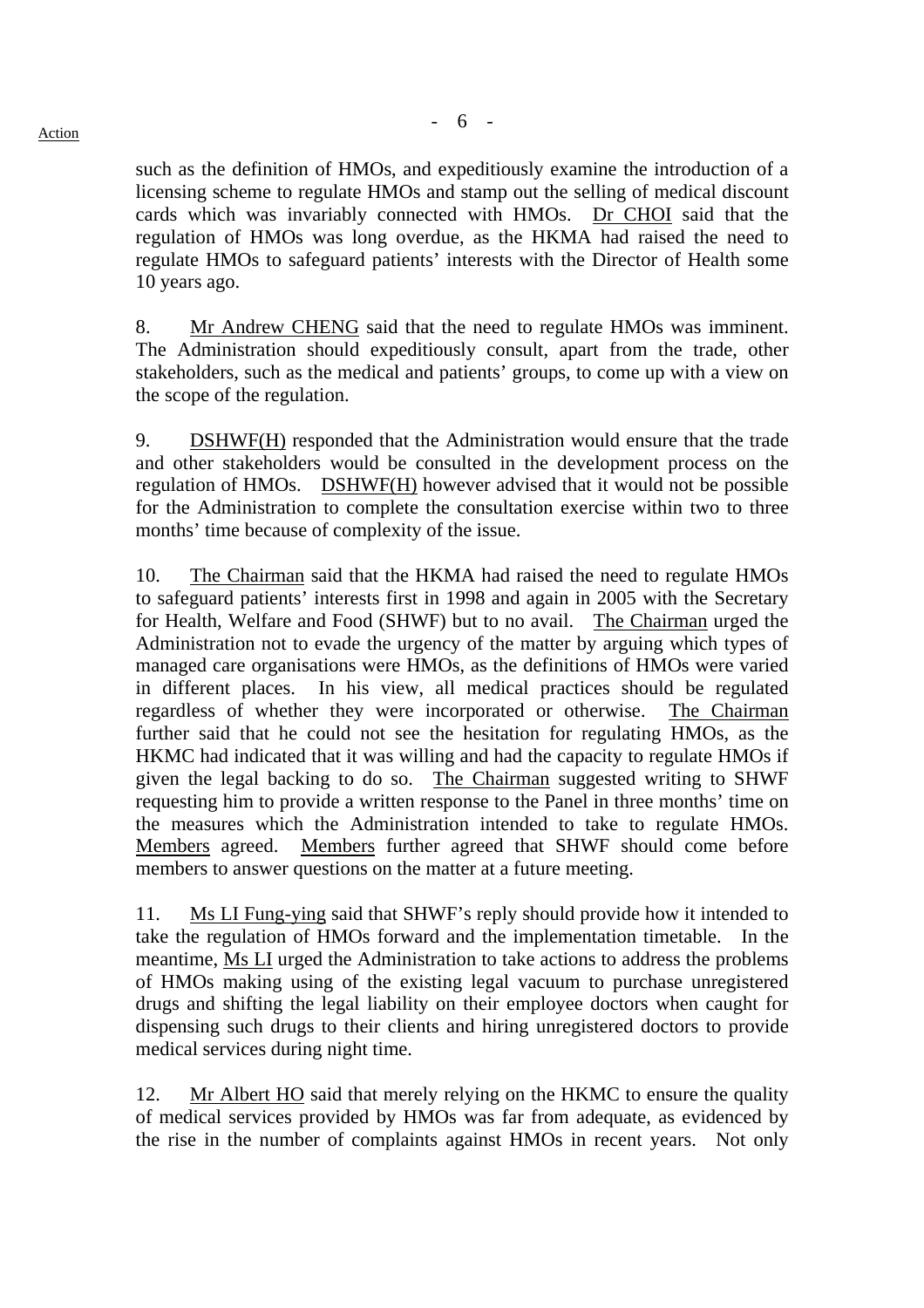might patients' health and interests risked being compromised by the drive for profits by HMOs, professional autonomy of doctors and dentists working for HMOs might also risk being compromised by business and financial considerations. As human lives were involved, legislation should be put in place to require that the owners of HMOs, or a majority of the owners, must de doctors. This was nothing new, as all law firms were required by law to be owned 100% by lawyers. In the light of this, Mr HO urged the Administration to act promptly to regulate HMOs, although he agreed with Mrs Selina CHOW that the details needed to be carefully hammered out. In so doing, due consideration could be given to the four suggestions made by the Consumer Council in its submission, namely, establishing a licensing system, requiring registered medical practitioners to be on the board of directors of HMOs, implementing a code of practice for HMOs and requiring HMOs to purchase indemnity insurance.

13. Miss CHAN Yuen-han expressed similar views that the Administration should expeditiously consult the trade and other stakeholders for the purpose of coming up with a workable proposal to regulate HMOs. Miss CHAN said that should the Administration continue to drag its feet on regulating HMOs, the Panel should set up a subcommittee to pursue the matter.

14. Dr Alex LEE of the Hong Kong Doctors Union and Dr CHAN Yee-shing of HKMA reiterated the need to expeditiously enact legislation to regulate HMOs to safeguard patients' interests. Dr LI Sum-wo said that the Administration should at least expeditiously come up with a stance on whether it intended to regulate HMOs, as the implementation details could be worked out later.

15. Mrs Selina CHOW clarified that she was not opposed to regulating HMOs, but hoped that the Administration could meet with the trade and other stakeholders to understand the problems involved so as to formulate appropriate measures to tackle the problems. Mrs CHOW said that she did not consider that all problems pertaining to the medical services provided by HMOs must be addressed by way of legislation, as they could be addressed by other means such as, formulating a code of practice for the trade to follow, as suggested by the Consumer Council.

16. Mr Vincent FANG hoped that the Administration, before coming up with its final position on the regulation of HMOs, should also have regard to the views and concerns of the operators of HMOs.

17. The Chairman said that the Secretariat had written to HMOs inviting them to give views on the regulation of HMOs at this meeting. However, only two HMOs had provided submissions, and only one of them was represented at the meeting.

18. DSHWF(H) reiterated that the Administration would seek the views of the